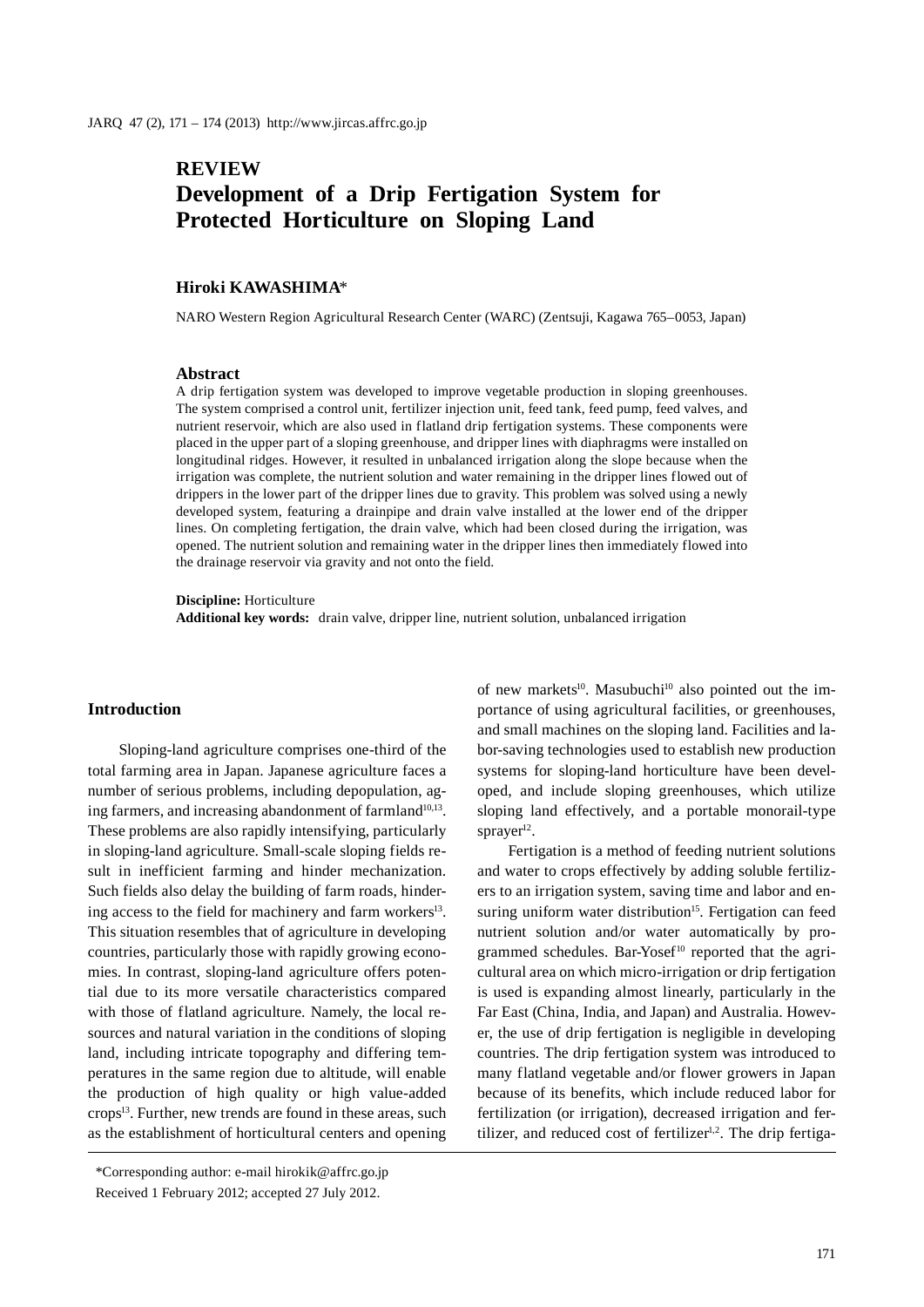#### H. Kawashima

tion system is also available for vegetable and flower production<sup>2,4,9,15</sup>. This system will also be usable for sloping-land horticulture. However, the drip fertigation system used on flatland has certain problems when applied to crop production on sloping land, resulting in unbalanced fertigation along the slope. There have been a few investigations regarding the designs and methods of drip fertigation (or irrigation) on sloping land<sup>11</sup>. Morinaga et al.11 developed a drip fertigation system for satsuma mandarin (*Citrus unshiu*), which was cultivated on a bench terrace across the slope. Protected horticulture in a sloping greenhouse is not on a large scale and needs precise fertigation (or irrigation). Accordingly, we developed a drip fertigation method that was applicable to the drip fertigation system used in sloping greenhouses in protected agriculture.

### a) In the case of longitudinal ridges

### **Outline of the developed drip fertigation system**

The standard drip fertigation system consists of a control unit, feed tank (water resource), feed pump, nutrient reservoir, fertilizer injection unit with a pressure reducing valve, and feed valves installed at the upper end of the dripper lines, which are, in turn, installed on longitudinal ridges in a sloping greenhouse (Fig. 1). In the newly developed system, a drainpipe, drain valve, drainage reservoir, and circulating pump, which were installed at the lower end of the dripper lines, were added to this existing system.

The operation of the developed drip fertigation system is described below. First, fertigation was conducted using pre-programmed fertigation schedules. Upon completion of the fertigation, the drain valve, which had been closed during the fertigation, was opened, whereupon the

Nutrient reservoir



**Fig. 1. Outline of a drip fertigation system in a flat-roof sloping greenhouse**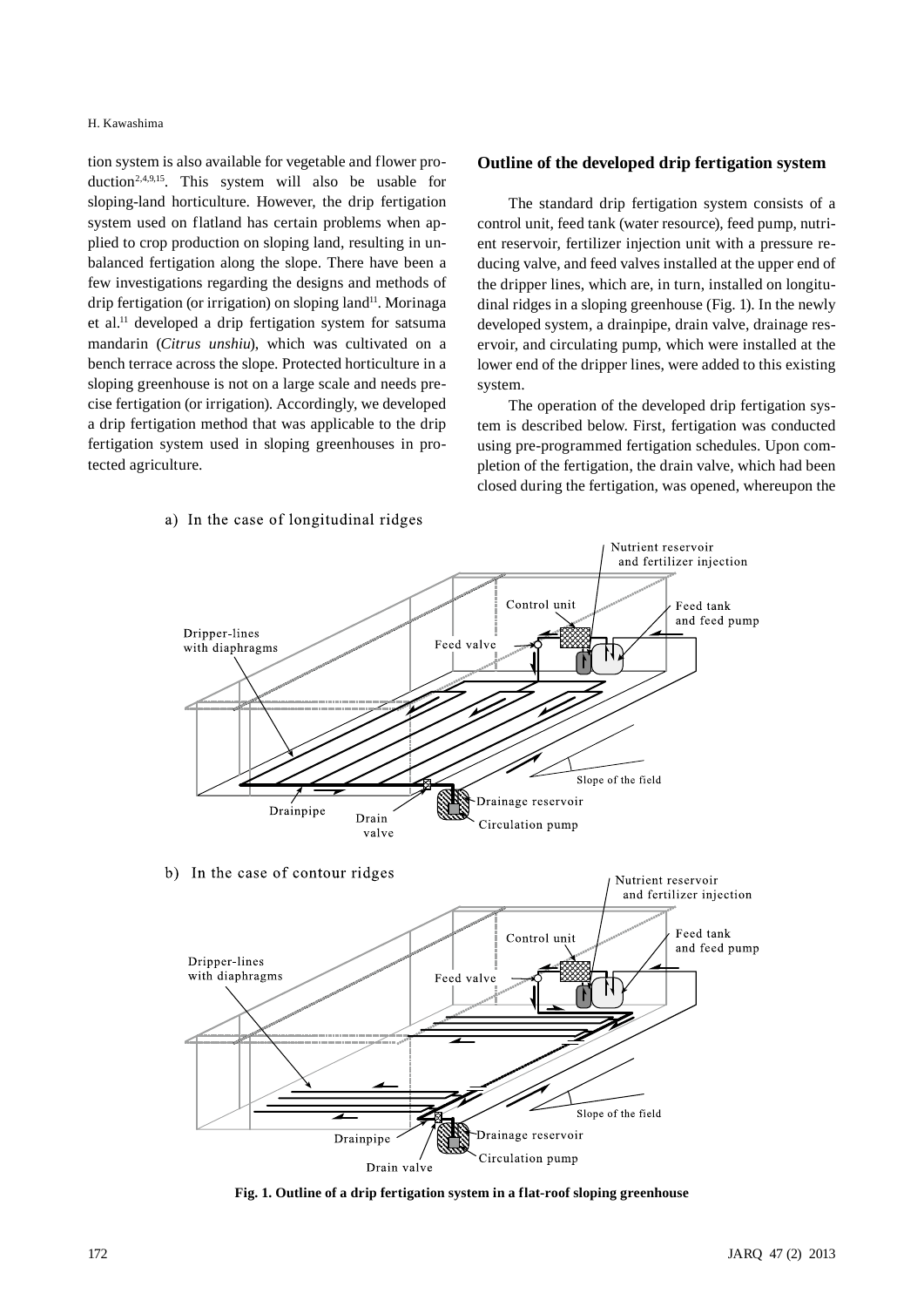nutrient solution and/or remaining water in the dripper lines then immediately flowed into the drainage reservoir by gravity. Before opening the drain valve, the remaining nutrient solution in the dripper lines was replaced with water to change the mode from nutrient solution feeding to irrigation. The drained water containing no nutrients could be recycled as feed water, and was accordingly pumped to the feed tank.

## **Development of drip fertigation in a sloping greenhouse**

The drip fertigation system described above was installed in a sloping greenhouse, which was constructed on a field sloping at a mean incline of approximately 10 degrees. Two dripper lines, 27 m in length, were installed on each of the 3 ridges in the sloping greenhouse and connected to the drainpipe at the lower end. A drain valve was installed at the end of the drainpipe.

Drippers of the dripper line (Ram 17; NETAFIM, Israel) were spaced 0.3 m apart, and in each, a pressurecompensating device (diaphragm) was installed. There are several types of drippers or emitters<sup>3,6</sup>. The dripper line used here contained a pressure-compensating device, which was assumed to maintain high emission uniformity, even on sloping land (Fig. 2). The application of this system depends on the performance of the dripper lines, while the pressure compensation requires an available range in the pressure head<sup> $6,11$ </sup>. The pressure at the end of the dripper line caused by elevation must be within



**Fig. 2. Emission from drippers in a dripper line along the slope**

Total amount of water fed into the dripper lines:  $\bigcirc$ , 20 L;  $\bullet$ , 30 L;  $\triangle$ , 40 L;  $\blacksquare$ , 60 L. Drippers were spaced at 0.3-m intervals. Measurements were taken from 2 dripper lines in the sloping greenhouse with a mean slope of approximately 10 degrees. The emission from each dripper was measured.

this range when the dripper lines are installed on longitudinal ridges. Although there was no difference in emission from each dripper during fertigation, emission levels from drippers varied when irrigation was conducted using the standard method practiced on flatland.

Emissions from the dripper at the lower part of the dripper line were highest, followed by that at the middle and upper parts of the dripper line when the irrigation was conducted using standard methods (Fig. 3). Namely, upon completion of the fertigation, the remaining nutrient solution in the dripper lines flowed from the drippers onto the field at the lower part of the dripper line due to gravity (Table 1). Higashide et al.<sup>5</sup> also showed that a considerable amount of solution leaked from the lowest line after finishing the fertigation when the dripper lines were set at contours. When fertigation was conducted with the developed system, emissions from the dripper were uniform and no emission was found upon completion of fertigation. Since the developed drip fertigation system achieved uniform growth of vegetables and flowers<sup>8</sup>, it appears suitable for vegetable and flower cultivation in sloping greenhouses.

Higashide et al.<sup>5</sup>used dripper lines providing drainage that shut off below a certain pressure, into which check valves were inserted to stop drainage from the lowest line. However, the above-described system was also usable with the dripper (lateral) lines set at contours (Fig. 4). In this case, the main pipe was set at a longitudinal line in the sloping greenhouse and the drain valve was installed at the lowest end of the main pipe in a longitudinal line on the slope (Fig. 1b).

An increasing number of farmers are adopting the drip fertigation system, although growth remains modest. One of the reasons is the high initial cost associated with



#### **Fig. 3. Effect of the irrigation method on emissions from drippers in a dripper line along the slope**

 $\Box$ , Improved method;  $\Box$ , Standard method. Measurements were conducted in a sloping greenhouse with a mean slope of approximately 10 degrees. The emission from each dripper was measured.